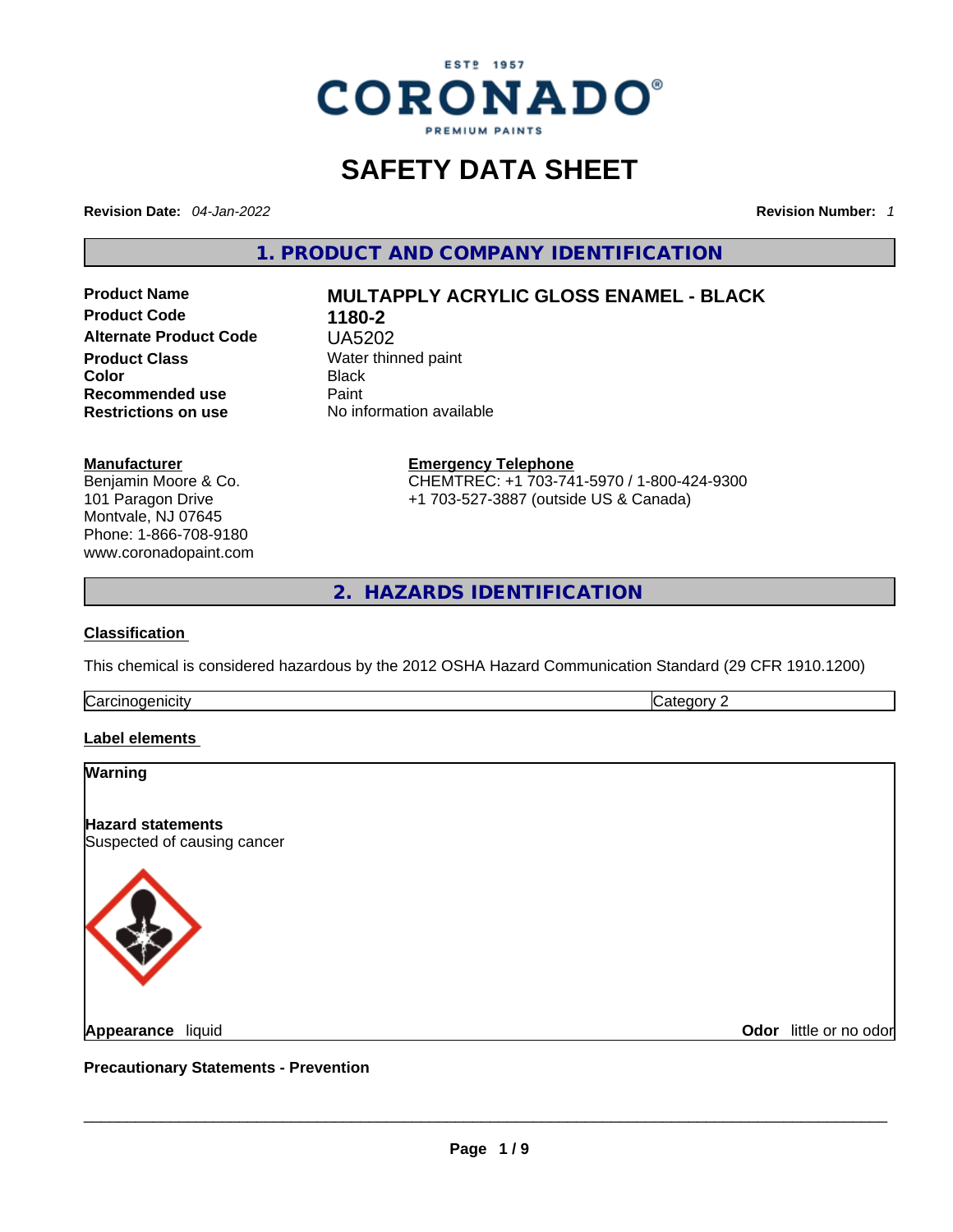# \_\_\_\_\_\_\_\_\_\_\_\_\_\_\_\_\_\_\_\_\_\_\_\_\_\_\_\_\_\_\_\_\_\_\_\_\_\_\_\_\_\_\_\_\_\_\_\_\_\_\_\_\_\_\_\_\_\_\_\_\_\_\_\_\_\_\_\_\_\_\_\_\_\_\_\_\_\_\_\_\_\_\_\_\_\_\_\_\_\_\_\_\_ 1180-2 - **MULTAPPLY ACRYLIC GLOSS ENAMEL - BLACK**

Obtain special instructions before use Do not handle until all safety precautions have been read and understood Use personal protective equipment as required

#### **Precautionary Statements - Response**

IF exposed or concerned: Get medical advice/attention

# **Precautionary Statements - Storage**

Store locked up

#### **Precautionary Statements - Disposal**

Dispose of contents/container to an approved waste disposal plant

#### **Hazards not otherwise classified (HNOC)**

Not applicable

**Other information**  No information available

May cause allergic skin reaction

 **WARNING:** This product contains isothiazolinone compounds at levels of <0.1%. These substances are biocides commonly found in most paints and a variety of personal care products as a preservative. Certain individuals may be sensitive or allergic to these substances, even at low levels.

#### **3. COMPOSITION INFORMATION ON COMPONENTS**

| <b>Chemical name</b>                                                         | <b>CAS No.</b> | Weight-%    |
|------------------------------------------------------------------------------|----------------|-------------|
| Propanoic acid, 2-methyl-, monoester with<br>2,2,4-trimethyl-1,3-pentanediol | 25265-77-4     | $1 - 5$     |
| Diethylene glycol monoethyl ether                                            | 111-90-0       | $1 - 5$     |
| Carbon black                                                                 | 1333-86-4      | 1 - 5       |
| Hexanedioic acid, dihydrazide                                                | 1071-93-8      | $0.5 - 1$   |
| Ammonia                                                                      | 7664-41-7      | $0.1 - 0.5$ |
| Ammonium hydroxide                                                           | 1336-21-6      | $0.1 - 0.5$ |

## **4. FIRST AID MEASURES**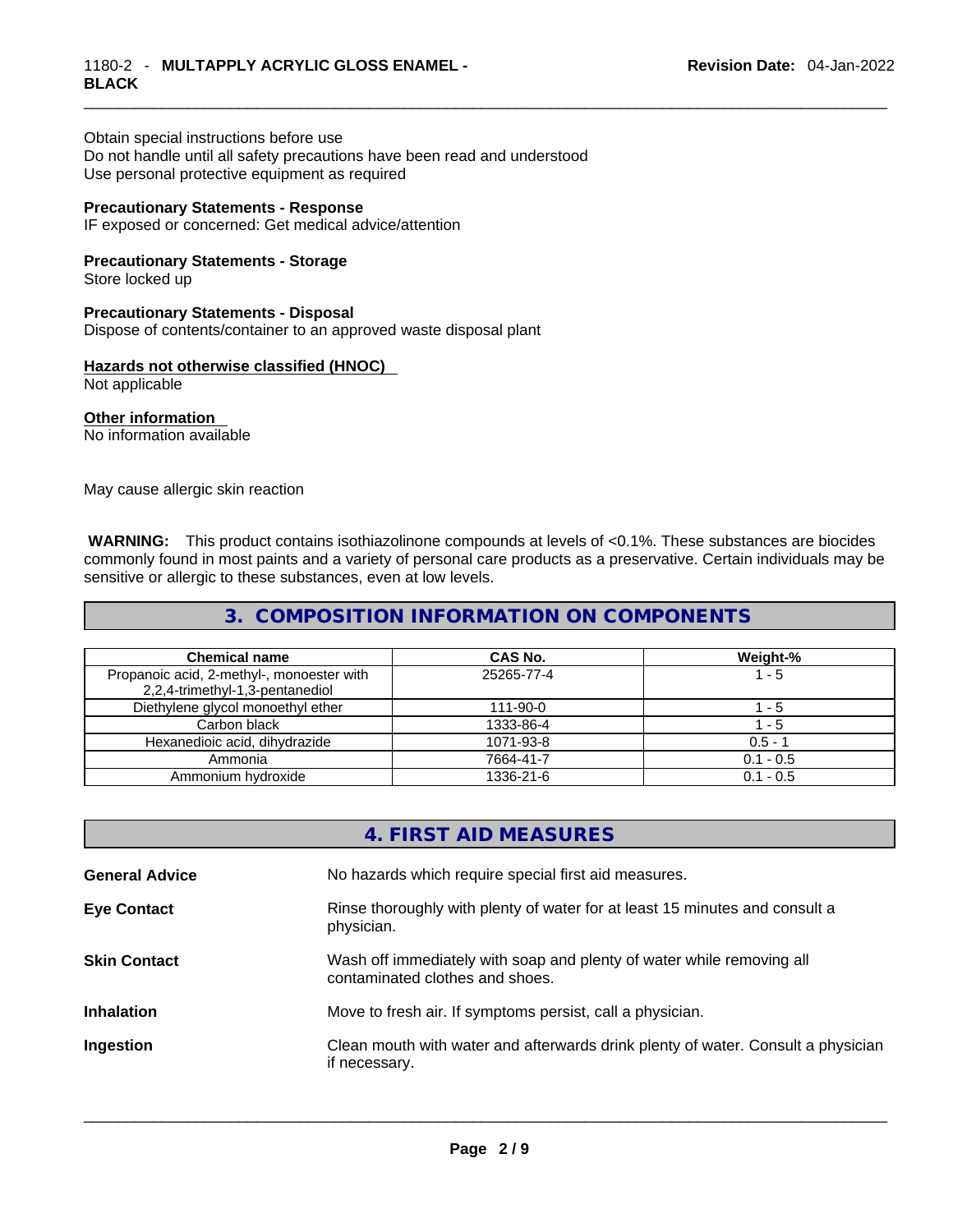| <b>Most Important</b><br><b>Symptoms/Effects</b>                                                                                                                                                      | May cause allergic skin reaction. |                                                                                                            |                                |  |
|-------------------------------------------------------------------------------------------------------------------------------------------------------------------------------------------------------|-----------------------------------|------------------------------------------------------------------------------------------------------------|--------------------------------|--|
| <b>Notes To Physician</b>                                                                                                                                                                             | Treat symptomatically.            |                                                                                                            |                                |  |
|                                                                                                                                                                                                       | 5. FIRE-FIGHTING MEASURES         |                                                                                                            |                                |  |
| <b>Suitable Extinguishing Media</b>                                                                                                                                                                   |                                   | Use extinguishing measures that are appropriate to local<br>circumstances and the surrounding environment. |                                |  |
| Protective equipment and precautions for firefighters<br>As in any fire, wear self-contained breathing apparatus<br>pressure-demand, MSHA/NIOSH (approved or equivalent)<br>and full protective gear. |                                   |                                                                                                            |                                |  |
| <b>Specific Hazards Arising From The Chemical</b>                                                                                                                                                     |                                   | Closed containers may rupture if exposed to fire or<br>extreme heat.                                       |                                |  |
| <b>Sensitivity to mechanical impact</b>                                                                                                                                                               |                                   | No.                                                                                                        |                                |  |
| Sensitivity to static discharge                                                                                                                                                                       |                                   | No                                                                                                         |                                |  |
| <b>Flash Point Data</b><br>Flash point (°F)<br>Flash Point (°C)<br><b>Method</b>                                                                                                                      |                                   | Not applicable<br>Not applicable<br>Not applicable                                                         |                                |  |
| <b>Flammability Limits In Air</b>                                                                                                                                                                     |                                   |                                                                                                            |                                |  |
| Lower flammability limit:<br><b>Upper flammability limit:</b>                                                                                                                                         |                                   | Not applicable<br>Not applicable                                                                           |                                |  |
| <b>NFPA</b><br>Health: 1                                                                                                                                                                              | Flammability: 0                   | <b>Instability: 0</b>                                                                                      | <b>Special: Not Applicable</b> |  |
| <b>NFPA Legend</b><br>0 - Not Hazardous<br>1 - Slightly<br>2 - Moderate<br>3 - High<br>4 - Severe                                                                                                     |                                   |                                                                                                            |                                |  |

*The ratings assigned are only suggested ratings, the contractor/employer has ultimate responsibilities for NFPA ratings where this system is used.* 

*Additional information regarding the NFPA rating system is available from the National Fire Protection Agency (NFPA) at www.nfpa.org.* 

## **6. ACCIDENTAL RELEASE MEASURES**

| <b>Personal Precautions</b>      | Avoid contact with skin, eyes and clothing. Ensure adequate ventilation. |
|----------------------------------|--------------------------------------------------------------------------|
| <b>Other Information</b>         | Prevent further leakage or spillage if safe to do so.                    |
| <b>Environmental precautions</b> | See Section 12 for additional Ecological Information.                    |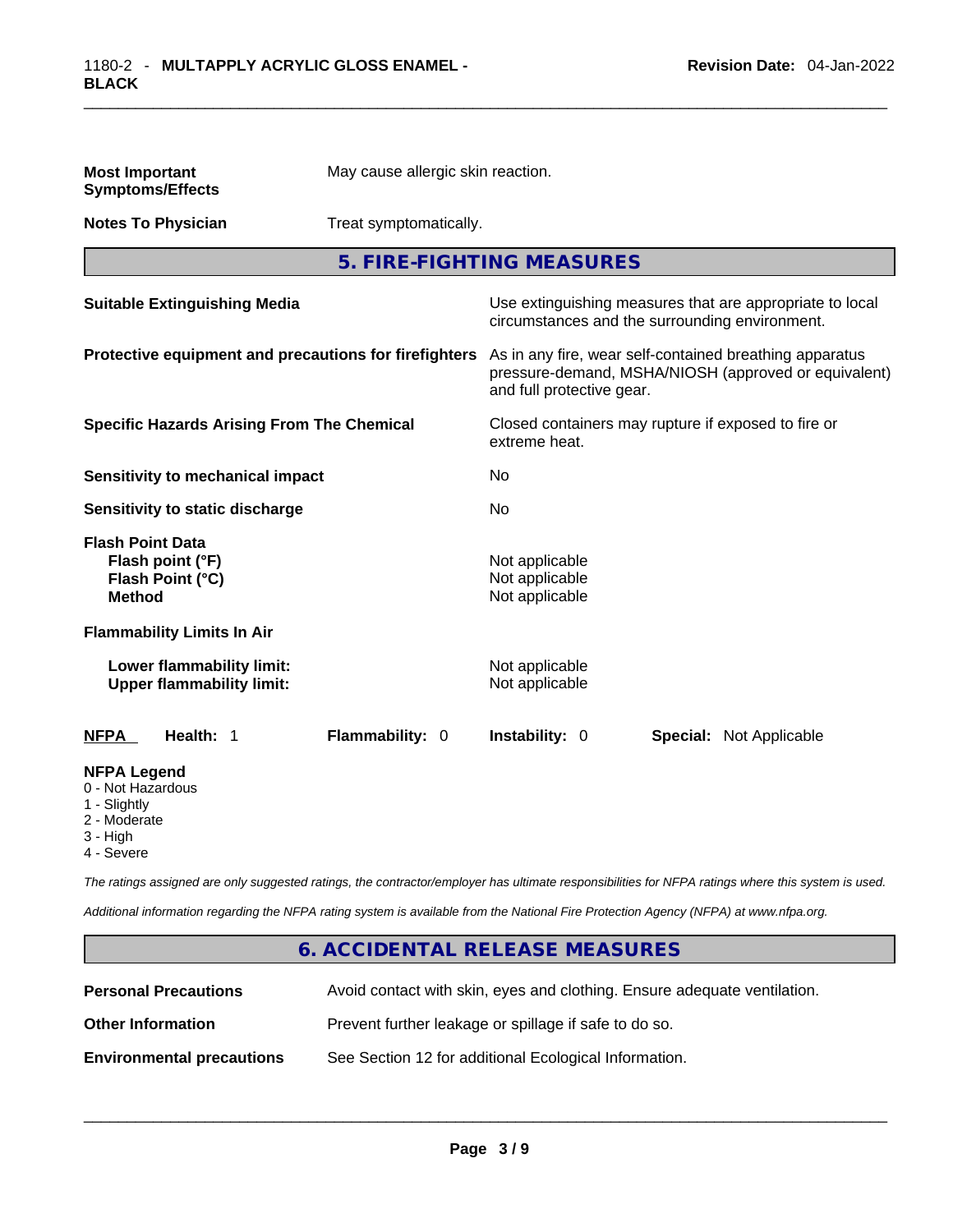| <b>Methods for Cleaning Up</b> | Soak up with inert absorbent material. Sweep up and shovel into suitable<br>containers for disposal.                                                                             |
|--------------------------------|----------------------------------------------------------------------------------------------------------------------------------------------------------------------------------|
|                                | 7. HANDLING AND STORAGE                                                                                                                                                          |
| <b>Handling</b>                | Avoid contact with skin, eyes and clothing. Avoid breathing vapors, spray mists or<br>sanding dust. In case of insufficient ventilation, wear suitable respiratory<br>equipment. |
| <b>Storage</b>                 | Keep container tightly closed. Keep out of the reach of children.                                                                                                                |
| <b>Incompatible Materials</b>  | No information available                                                                                                                                                         |
|                                |                                                                                                                                                                                  |

# **8. EXPOSURE CONTROLS/PERSONAL PROTECTION**

#### **Exposure Limits**

| <b>Chemical name</b> | <b>ACGIH TLV</b>                              | <b>OSHA PEL</b>            |
|----------------------|-----------------------------------------------|----------------------------|
| Carbon black         | TWA: $3 \text{ mg/m}^3$ inhalable particulate | $3.5 \text{ mg/m}^3$ - TWA |
|                      | matter                                        |                            |
| Ammonia              | STEL: 35 ppm                                  | 50 ppm - TWA               |
|                      | TWA: 25 ppm                                   | $35 \text{ ma/m}^3$ - TWA  |

#### **Legend**

ACGIH - American Conference of Governmental Industrial Hygienists Exposure Limits OSHA - Occupational Safety & Health Administration Exposure Limits N/E - Not Established

| <b>Engineering Measures</b>          | Ensure adequate ventilation, especially in confined areas.                                                                          |
|--------------------------------------|-------------------------------------------------------------------------------------------------------------------------------------|
| <b>Personal Protective Equipment</b> |                                                                                                                                     |
| <b>Eye/Face Protection</b>           | Safety glasses with side-shields.                                                                                                   |
| <b>Skin Protection</b>               | Protective gloves and impervious clothing.                                                                                          |
| <b>Respiratory Protection</b>        | In case of insufficient ventilation wear suitable respiratory equipment.                                                            |
| <b>Hygiene Measures</b>              | Avoid contact with skin, eyes and clothing. Remove and wash contaminated<br>clothing before re-use. Wash thoroughly after handling. |
|                                      |                                                                                                                                     |

## **9. PHYSICAL AND CHEMICAL PROPERTIES**

| Appearance              | liquid            |
|-------------------------|-------------------|
| Odor                    | little or no odor |
| <b>Odor Threshold</b>   | No information av |
| Density (Ibs/gal)       | $8.5 - 8.7$       |
| <b>Specific Gravity</b> | $1.02 - 1.04$     |
| рH                      | No information av |
| <b>Viscosity (cps)</b>  | No information av |
| Solubility(ies)         | No information av |
| <b>Water solubility</b> | No information av |
| <b>Evaporation Rate</b> | No information av |
| Vapor pressure          | No information av |
| Vapor density           | No information av |

**Odor** little or no odor **No information available** 8.5 - 8.7 **Density (lbs/gal)** 8.5 - 8.7 **Specific Gravity** 1.02 - 1.04 **No information available Viscosity (cps)** No information available **No information available No information available No information available** No information available<br>No information available **Vapor density** No information available \_\_\_\_\_\_\_\_\_\_\_\_\_\_\_\_\_\_\_\_\_\_\_\_\_\_\_\_\_\_\_\_\_\_\_\_\_\_\_\_\_\_\_\_\_\_\_\_\_\_\_\_\_\_\_\_\_\_\_\_\_\_\_\_\_\_\_\_\_\_\_\_\_\_\_\_\_\_\_\_\_\_\_\_\_\_\_\_\_\_\_\_\_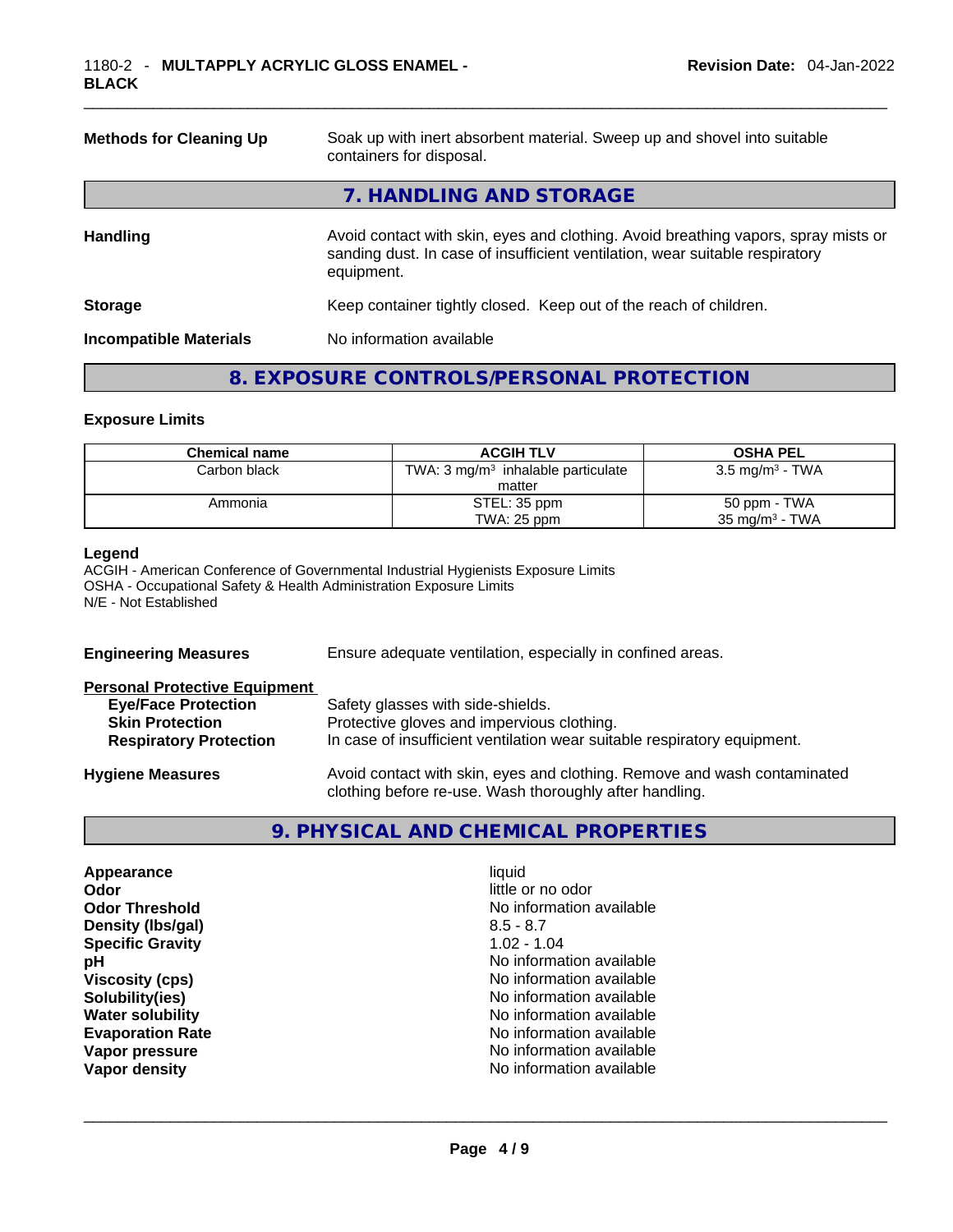\_\_\_\_\_\_\_\_\_\_\_\_\_\_\_\_\_\_\_\_\_\_\_\_\_\_\_\_\_\_\_\_\_\_\_\_\_\_\_\_\_\_\_\_\_\_\_\_\_\_\_\_\_\_\_\_\_\_\_\_\_\_\_\_\_\_\_\_\_\_\_\_\_\_\_\_\_\_\_\_\_\_\_\_\_\_\_\_\_\_\_\_\_ 1180-2 - **MULTAPPLY ACRYLIC GLOSS ENAMEL - BLACK** 

| $30 - 40$<br>$60 - 70$<br>$60 - 70$<br>< 100<br>212<br>100<br>32<br>0<br>Not applicable<br>Not applicable<br>Not applicable<br>Not applicable<br>Not applicable<br>Not applicable<br>No information available<br>No information available<br>No information available<br>No information available<br>No information available | Wt. % Solids                         | $30 - 40$ |
|-------------------------------------------------------------------------------------------------------------------------------------------------------------------------------------------------------------------------------------------------------------------------------------------------------------------------------|--------------------------------------|-----------|
|                                                                                                                                                                                                                                                                                                                               | Vol. % Solids                        |           |
|                                                                                                                                                                                                                                                                                                                               | Wt. % Volatiles                      |           |
|                                                                                                                                                                                                                                                                                                                               | Vol. % Volatiles                     |           |
|                                                                                                                                                                                                                                                                                                                               | <b>VOC Regulatory Limit (g/L)</b>    |           |
|                                                                                                                                                                                                                                                                                                                               | <b>Boiling Point (°F)</b>            |           |
|                                                                                                                                                                                                                                                                                                                               | <b>Boiling Point (°C)</b>            |           |
|                                                                                                                                                                                                                                                                                                                               | Freezing point (°F)                  |           |
|                                                                                                                                                                                                                                                                                                                               | <b>Freezing Point (°C)</b>           |           |
|                                                                                                                                                                                                                                                                                                                               | Flash point (°F)                     |           |
|                                                                                                                                                                                                                                                                                                                               | Flash Point (°C)                     |           |
|                                                                                                                                                                                                                                                                                                                               | <b>Method</b>                        |           |
|                                                                                                                                                                                                                                                                                                                               | Flammability (solid, gas)            |           |
|                                                                                                                                                                                                                                                                                                                               | <b>Upper flammability limit:</b>     |           |
|                                                                                                                                                                                                                                                                                                                               | Lower flammability limit:            |           |
|                                                                                                                                                                                                                                                                                                                               | <b>Autoignition Temperature (°F)</b> |           |
|                                                                                                                                                                                                                                                                                                                               | <b>Autoignition Temperature (°C)</b> |           |
|                                                                                                                                                                                                                                                                                                                               | Decomposition Temperature (°F)       |           |
|                                                                                                                                                                                                                                                                                                                               | Decomposition Temperature (°C)       |           |
|                                                                                                                                                                                                                                                                                                                               | <b>Partition coefficient</b>         |           |

# **10. STABILITY AND REACTIVITY**

| <b>Reactivity</b>                         | Not Applicable                           |
|-------------------------------------------|------------------------------------------|
| <b>Chemical Stability</b>                 | Stable under normal conditions.          |
| <b>Conditions to avoid</b>                | Prevent from freezing.                   |
| <b>Incompatible Materials</b>             | No materials to be especially mentioned. |
| <b>Hazardous Decomposition Products</b>   | None under normal use.                   |
| <b>Possibility of hazardous reactions</b> | None under normal conditions of use.     |

# **11. TOXICOLOGICAL INFORMATION**

| <b>Product Information</b>                                                   |                                                                                            |  |
|------------------------------------------------------------------------------|--------------------------------------------------------------------------------------------|--|
| Information on likely routes of exposure                                     |                                                                                            |  |
| <b>Principal Routes of Exposure</b>                                          | Eye contact, skin contact and inhalation.                                                  |  |
| <b>Acute Toxicity</b>                                                        |                                                                                            |  |
| <b>Product Information</b>                                                   | No information available                                                                   |  |
| Symptoms related to the physical, chemical and toxicological characteristics |                                                                                            |  |
| <b>Symptoms</b>                                                              | No information available                                                                   |  |
|                                                                              | Delayed and immediate effects as well as chronic effects from short and long-term exposure |  |
|                                                                              |                                                                                            |  |
|                                                                              |                                                                                            |  |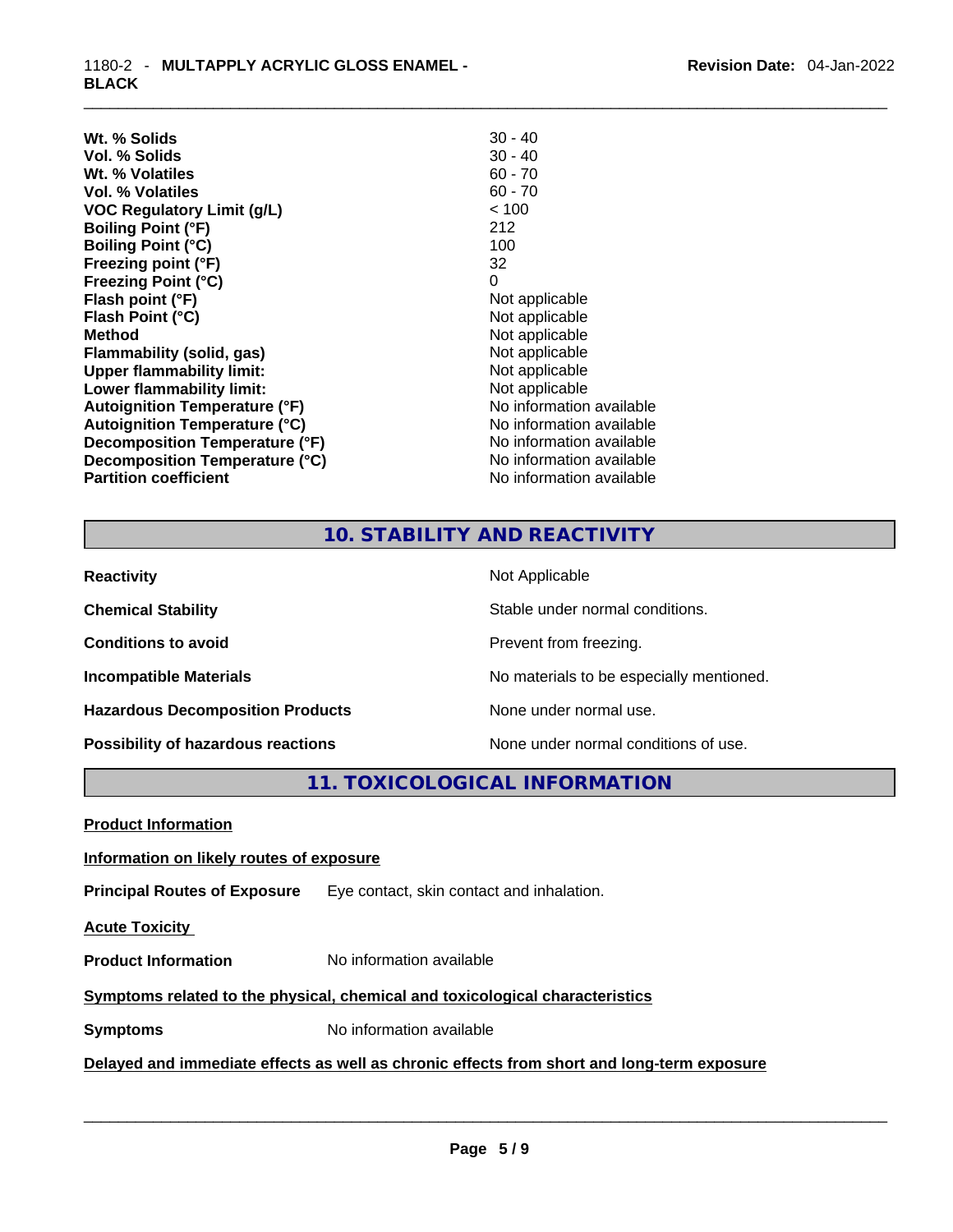| Eye contact                     | May cause slight irritation.                                                      |
|---------------------------------|-----------------------------------------------------------------------------------|
| <b>Skin contact</b>             | Substance may cause slight skin irritation. Prolonged or repeated contact may dry |
|                                 | skin and cause irritation.                                                        |
| <b>Inhalation</b>               | May cause irritation of respiratory tract.                                        |
| Ingestion                       | Ingestion may cause gastrointestinal irritation, nausea, vomiting and diarrhea.   |
| <b>Sensitization</b>            | May cause an allergic skin reaction                                               |
| <b>Neurological Effects</b>     | No information available.                                                         |
| <b>Mutagenic Effects</b>        | No information available.                                                         |
| <b>Reproductive Effects</b>     | No information available.                                                         |
| <b>Developmental Effects</b>    | No information available.                                                         |
| Target organ effects            | No information available.                                                         |
| <b>STOT - single exposure</b>   | No information available.                                                         |
| <b>STOT - repeated exposure</b> | No information available.                                                         |
| Other adverse effects           | No information available.                                                         |
| <b>Aspiration Hazard</b>        | No information available                                                          |

#### **Numerical measures of toxicity**

**The following values are calculated based on chapter 3.1 of the GHS document**

**ATEmix (inhalation-dust/mist)** 166.8 mg/L

#### **Component Information**

| Chemical name                     | Oral LD50             | Dermal LD50                         | <b>Inhalation LC50</b>                   |
|-----------------------------------|-----------------------|-------------------------------------|------------------------------------------|
| Propanoic acid, 2-methyl-,        | $=$ 3200 mg/kg (Rat)  | $> 15200$ mg/kg (Rat)               |                                          |
| monoester with                    |                       |                                     |                                          |
| 2,2,4-trimethyl-1,3-pentanediol   |                       |                                     |                                          |
| 25265-77-4                        |                       |                                     |                                          |
| Diethylene glycol monoethyl ether | $= 10502$ mg/kg (Rat) | $= 9143$ mg/kg (Rabbit) = 4200      | $> 5240$ mg/m <sup>3</sup> (Rat) 4 h     |
| 111-90-0                          |                       | $\mu L/kg$ (Rabbit) = 6 mL/kg (Rat) |                                          |
| Carbon black                      | $> 15400$ mg/kg (Rat) | > 3 g/kg (Rabbit)                   |                                          |
| 1333-86-4                         |                       |                                     |                                          |
| Ammonia                           | $=$ 350 mg/kg (Rat)   |                                     | $= 9850$ mg/m <sup>3</sup> (Rat) 1 h     |
| 7664-41-7                         |                       |                                     | $= 13770$ mg/m <sup>3</sup><br>Rat ) 1 h |
| Ammonium hydroxide                | $=$ 350 mg/kg (Rat)   |                                     |                                          |
| 1336-21-6                         |                       |                                     |                                          |

#### **Chronic Toxicity**

#### **Carcinogenicity**

*The information below indicates whether each agency has listed any ingredient as a carcinogen:.* 

| <b>Chemical name</b> | <b>IARC</b>          | <b>NTP</b> | OSHA   |
|----------------------|----------------------|------------|--------|
|                      | Possible Human<br>2B |            | Listed |
| Carbon<br>black      | Carcinogen           |            |        |

#### **Legend**

IARC - International Agency for Research on Cancer NTP - National Toxicity Program OSHA - Occupational Safety & Health Administration

**12. ECOLOGICAL INFORMATION** 

# **Ecotoxicity Effects**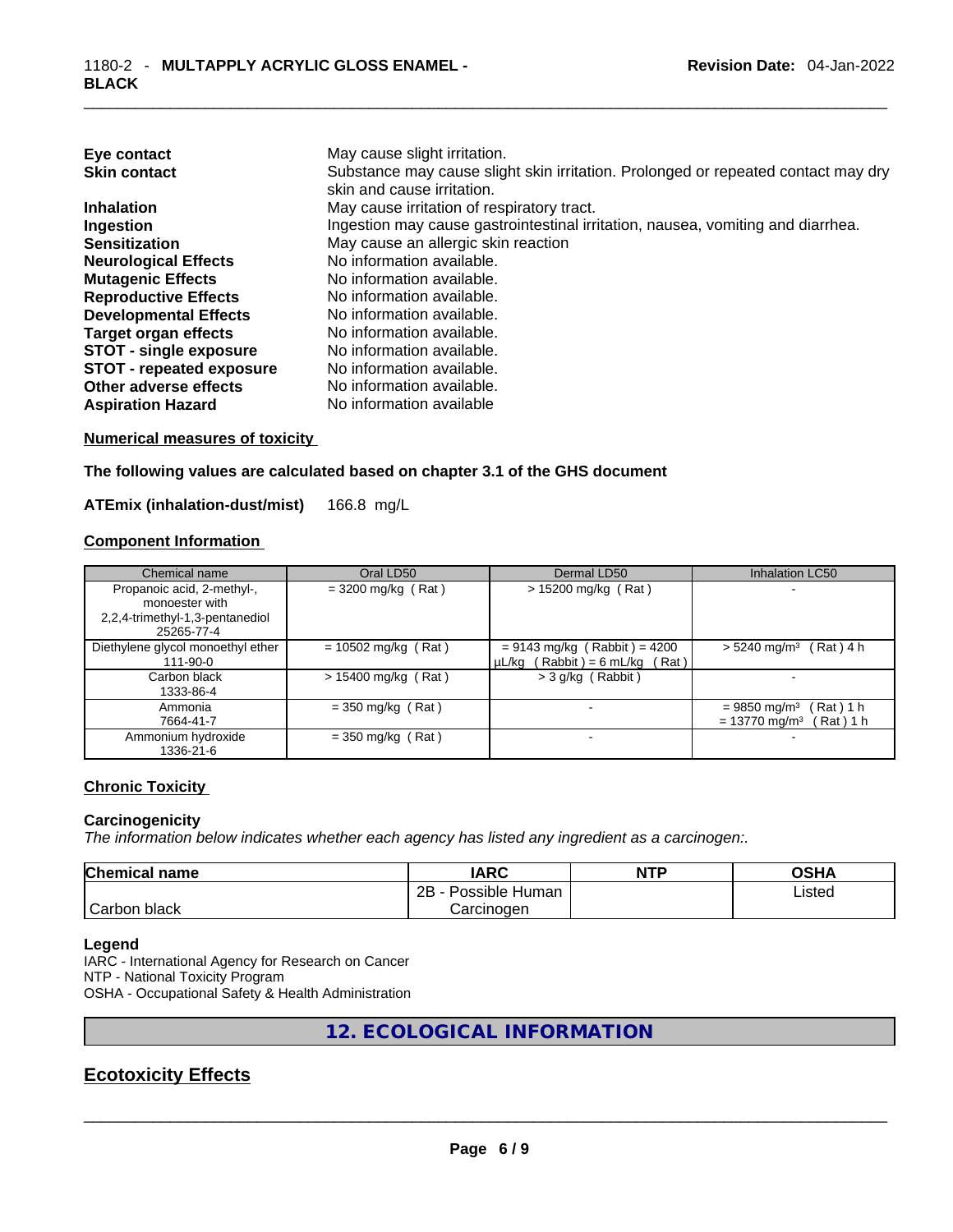The environmental impact of this product has not been fully investigated.

#### **Product Information**

#### **Acute Toxicity to Fish**

No information available

#### **Acute Toxicity to Aquatic Invertebrates**

No information available

#### **Acute Toxicity to Aquatic Plants**

No information available

#### **Persistence / Degradability**

No information available.

#### **Bioaccumulation**

There is no data for this product.

#### **Mobility in Environmental Media**

No information available.

#### **Ozone**

No information available

#### **Component Information**

#### **Acute Toxicity to Fish**

No information available

#### **Acute Toxicity to Aquatic Invertebrates**

No information available

#### **Acute Toxicity to Aquatic Plants**

No information available

|                              | 13. DISPOSAL CONSIDERATIONS                                                                                                                                                                                               |
|------------------------------|---------------------------------------------------------------------------------------------------------------------------------------------------------------------------------------------------------------------------|
| <b>Waste Disposal Method</b> | Dispose of in accordance with federal, state, and local regulations. Local<br>requirements may vary, consult your sanitation department or state-designated<br>environmental protection agency for more disposal options. |
|                              | 14. TRANSPORT INFORMATION                                                                                                                                                                                                 |
| <b>DOT</b>                   | Not regulated                                                                                                                                                                                                             |
| <b>ICAO / IATA</b>           | Not regulated                                                                                                                                                                                                             |
| <b>IMDG/IMO</b>              | Not regulated                                                                                                                                                                                                             |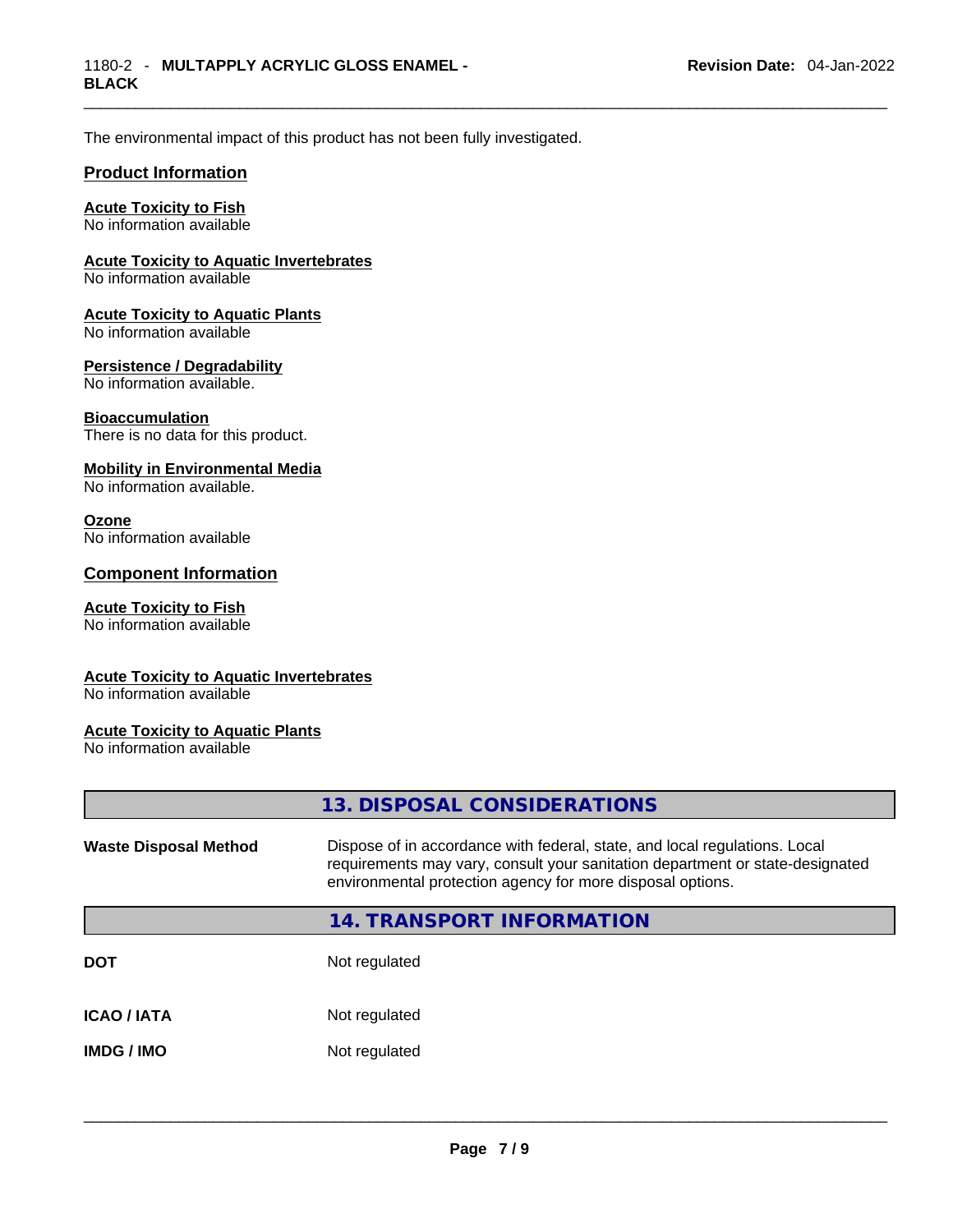## **15. REGULATORY INFORMATION**

#### **International Inventories**

| <b>TSCA: United States</b> | Yes - All components are listed or exempt. |
|----------------------------|--------------------------------------------|
| <b>DSL: Canada</b>         | No - Not all of the components are listed. |
|                            | One or more component is listed on NDSL.   |

#### **Federal Regulations**

| SARA 311/312 hazardous categorization |     |  |
|---------------------------------------|-----|--|
| Acute health hazard                   | Nο  |  |
| Chronic Health Hazard                 | Yes |  |
| Fire hazard                           | No  |  |
| Sudden release of pressure hazard     | No  |  |
| Reactive Hazard                       | No  |  |
|                                       |     |  |

#### **SARA 313**

Section 313 of Title III of the Superfund Amendments and Reauthorization Act of 1986 (SARA). This product contains a chemical or chemicals which are subject to the reporting requirements of the Act and Title 40 of the Code of Federal Regulations, Part 372:

| <b>Chemical name</b>              | CAS No.      | Weiaht-% | <b>CERCLA/SARA 313</b>     |
|-----------------------------------|--------------|----------|----------------------------|
|                                   |              |          | (de minimis concentration) |
| Diethylene glycol monoethyl ether | $1 - 90 - 0$ |          |                            |

#### **Clean Air Act,Section 112 Hazardous Air Pollutants (HAPs) (see 40 CFR 61)**

This product contains the following HAPs:

| <b>Chemical name</b>              | CAS No.  | Weiaht-% | <b>Hazardous Air Pollutant</b> |
|-----------------------------------|----------|----------|--------------------------------|
|                                   |          |          | (HAP)                          |
| Diethylene glycol monoethyl ether | 111-90-0 |          | _isted                         |

#### **US State Regulations**

#### **California Proposition 65**

**WARNING:** This product can expose you to chemicals including Titanium dioxide, which are known to the State of California to cause cancer, and Ethylene glycol which are known to the State of California to cause birth defects or other reproductive harm. For more information go to www.P65Warnings.ca.gov

#### **State Right-to-Know**

| Chemical<br>name                  | Massachusetts | <b>New</b><br><b>Jersev</b> | Pennsvlvania |
|-----------------------------------|---------------|-----------------------------|--------------|
| Diethylene glycol monoethyl ether |               |                             |              |
| Carbon black                      |               |                             |              |